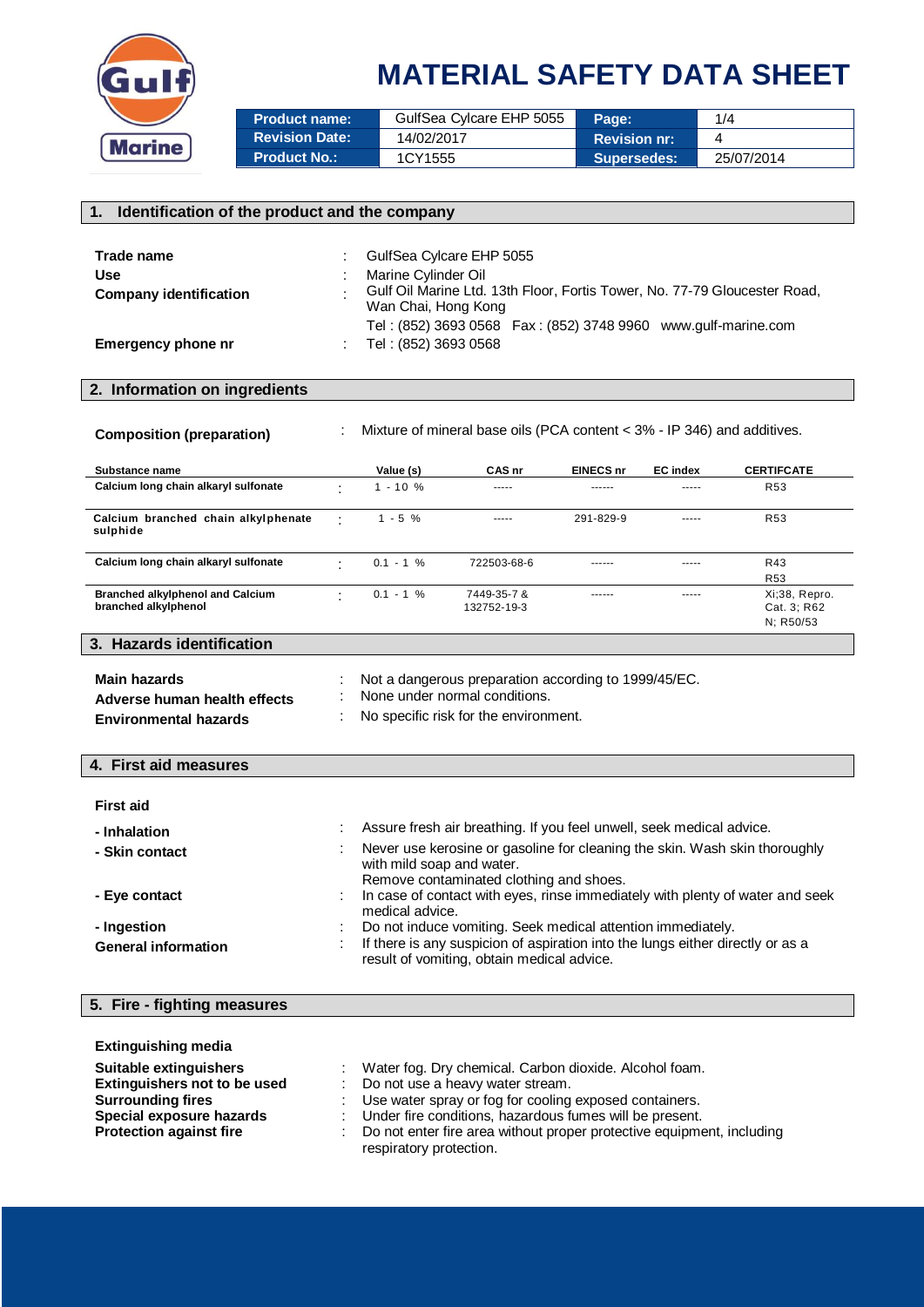

# **MATERIAL SAFETY DATA SHEET**

| <b>Product name:</b>  | GulfSea Cylcare EHP 5055 | Page:               | 2/4        |
|-----------------------|--------------------------|---------------------|------------|
| <b>Revision Date:</b> | 14/02/2017               | <b>Revision nr:</b> |            |
| <b>Product No.:</b>   | 1CY1555                  | <b>Supersedes:</b>  | 25/07/2014 |

| 6. Accidental release measures             |                                                                                                                                                         |  |  |  |
|--------------------------------------------|---------------------------------------------------------------------------------------------------------------------------------------------------------|--|--|--|
|                                            |                                                                                                                                                         |  |  |  |
| <b>Personal precautions</b>                | Remove ignition sources.<br>Avoid all unnecessary exposure. Equip cleanup crew with proper protection.                                                  |  |  |  |
| <b>Environmental precautions</b>           | Notify authorities if liquid enters sewers or public waters.<br>Prevent entry to sewers and public waters.                                              |  |  |  |
| After spillage and/or leakage              | Spill area may be slippery. Use suitable disposal containers.<br>Clean up any spills as soon as possible, using an absorbent material to<br>collect it. |  |  |  |
| 7. Handling and storage                    |                                                                                                                                                         |  |  |  |
| General                                    | No naked lights. No smoking. Keep away from sources of ignition.                                                                                        |  |  |  |
| <b>Storage</b>                             | Keep only in the original container in a cool, well ventilated place. Keep<br>at temperature not exceeding                                              |  |  |  |
| <b>Handling</b>                            | Wash hands and other exposed areas with mild soap and water before<br>eat, drink or smoke and when leaving work.                                        |  |  |  |
| 8. Exposure controls / personal protection |                                                                                                                                                         |  |  |  |

### **Personal protection**

| - Respiratory protection                 | The use of Filtertype A (EN 141) is recommended If exceeding the<br>Occupational Exposure Limit.                                                                                                                                                                                                                                                                                                                                                                                                                                                                                                                                                                                              |
|------------------------------------------|-----------------------------------------------------------------------------------------------------------------------------------------------------------------------------------------------------------------------------------------------------------------------------------------------------------------------------------------------------------------------------------------------------------------------------------------------------------------------------------------------------------------------------------------------------------------------------------------------------------------------------------------------------------------------------------------------|
| - Hand protection                        | Wear suitable gloves resistant to chemical penetration. (EN 374).<br>Use neoprene or rubber gloves.<br>Wear suitable protective clothing.                                                                                                                                                                                                                                                                                                                                                                                                                                                                                                                                                     |
| - Skin protection                        |                                                                                                                                                                                                                                                                                                                                                                                                                                                                                                                                                                                                                                                                                               |
| - Eye protection                         | Chemical goggles or safety glasses.                                                                                                                                                                                                                                                                                                                                                                                                                                                                                                                                                                                                                                                           |
| Industrial hygiene                       | When using, do not eat, drink or smoke.<br>Provide adequate ventilation to minimize dust and/or vapour concentrations.                                                                                                                                                                                                                                                                                                                                                                                                                                                                                                                                                                        |
| <b>Occupational Exposure Limits</b><br>٠ | United Kingdom: Occupational Exposure Standard (OES) of 5 mg/m <sup>3</sup> , 8-hour<br>time-weighted average reference period for oil mist.<br>The American Conference of Governmental Industrial Hygienists (ACGIH)<br>has assigned mineral oil mist a threshold limit value (TLV) of 5 mg/m <sup>3</sup> as a<br>Time Weighted Average (TWA) for a normal 8-hour workday and a 40-hour<br>workweek and a short-term exposure limit (STEL) of 10 mg/m <sup>3</sup> for periods<br>not to exceed 15 minutes. Exposures at the STEL concentration should not<br>be repeated more than four times a day and should be separated by intervals<br>of at least 60 minutes.<br>[ACGIH 1994, p. 28] |

### **9. Physical and chemical properties**

| <b>Physical state</b>                   | : Viscous liquid.     |
|-----------------------------------------|-----------------------|
| <b>Colour</b>                           | Brown.                |
| <b>Odour</b>                            | Mild.                 |
| Pour point [°C]                         | $\leq$ -10            |
| Viscosity at 100°C [mm <sup>2</sup> /s] | >18.5                 |
| Flash point [°C] (ASTM D 92)            | $\therefore$ > 220 °C |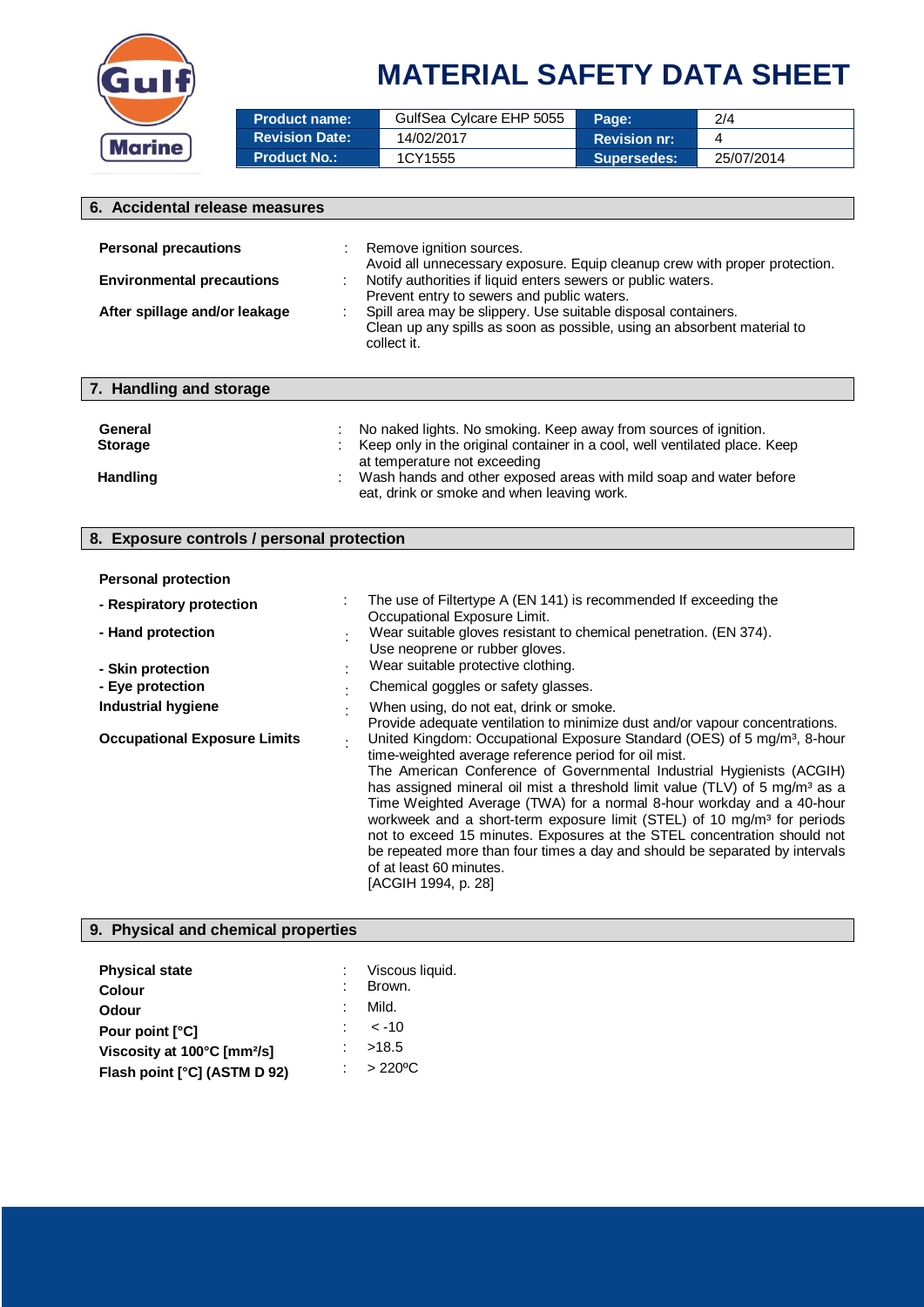

## **MATERIAL SAFETY DATA SHEET**

| <b>Product name:</b>  | GulfSea Cylcare EHP 5055 | <b>Page:</b>        | 3/4        |
|-----------------------|--------------------------|---------------------|------------|
| <b>Revision Date:</b> | 14/02/2017               | <b>Revision nr:</b> |            |
| Product No.: \        | 1CY1555                  | <b>Supersedes:</b>  | 25/07/2014 |

### **10. Stability and reactivity**

| <b>Physico-chemical stability</b><br><b>Conditions to avoid</b> | Stable. Avoid extreme heat and high energy sources of ignition<br>Extremely high or low temperatures. |
|-----------------------------------------------------------------|-------------------------------------------------------------------------------------------------------|
| <b>Materials to avoid</b>                                       | Oxidizing agents.                                                                                     |
| <b>Hazardous decomposition</b><br>products                      | None under normal conditions.                                                                         |
| <b>Hazardous reactions</b>                                      | None under normal conditions.                                                                         |

### **11. Toxicological information**

| <b>Acute toxicity</b><br>- Inhalation<br>- Corrosivity<br>- Sensitisation | Not expected to be toxic.<br>Harmful by inhalation.<br>No adverse health effects were noted<br>Experimental data has shown that the concentration of potentially sensitizing<br>components present in this product does not induce skin sensitization                                                                                                                                                                                   |
|---------------------------------------------------------------------------|-----------------------------------------------------------------------------------------------------------------------------------------------------------------------------------------------------------------------------------------------------------------------------------------------------------------------------------------------------------------------------------------------------------------------------------------|
| - Carcinogenicity                                                         | This product contains mineral oils which are considered to be severely<br>refined and not considered to be carcinogenic under IARC. All of the oils in<br>this product have been demonstrated to contain less than 3% extractable by<br>the IP 346 test.                                                                                                                                                                                |
| - Mutagenicity<br>- Other toxicological information                       | Not expected to be mutagenetic.<br>During use in engines, contamination of oil with low levels of cancer-causing<br>combustion products occurs. Used motor oils have been shown to cause<br>skin cancer in mice following repeated application and continuous exposure.<br>Brief or intermittent skin contact with used motor oil is not expected to have<br>serious effects in humans if the oil is thoroughly removed by washing with |

soap and water. Avoid prolonged contact with used motor oil.

| 12. Ecological information            |                                                                                                  |
|---------------------------------------|--------------------------------------------------------------------------------------------------|
| <b>Ecological effects information</b> | Harmful to aquatic organisms, may cause long-term adverse effects in the<br>aquatic environment. |
| Persistence and degradability         | Minimally biodegradable.<br>$\cdot$                                                              |
| <b>Bioaccumulative potential</b>      | Not determined.                                                                                  |
| <b>Mobility soil</b>                  | It is to be expected small mobility in soil. Some or a few components may<br>get into            |
|                                       | the soil and may cause pollution of ground water.                                                |
|                                       |                                                                                                  |

| <b>Disposal</b>                                      | Dispose of this material and its container to hazardous or special waste<br>collection point, in accordance with local, regional, national and/or<br>international regulation.<br>Recover waste liquids for recycling/re-use. See Directive 2001/118/EC. |
|------------------------------------------------------|----------------------------------------------------------------------------------------------------------------------------------------------------------------------------------------------------------------------------------------------------------|
| Waste-disposal procedures<br>Industrial waste number | See Directive 2001/118/EC<br>: 13 02 08 - other engine, gear and lubricating oils.                                                                                                                                                                       |